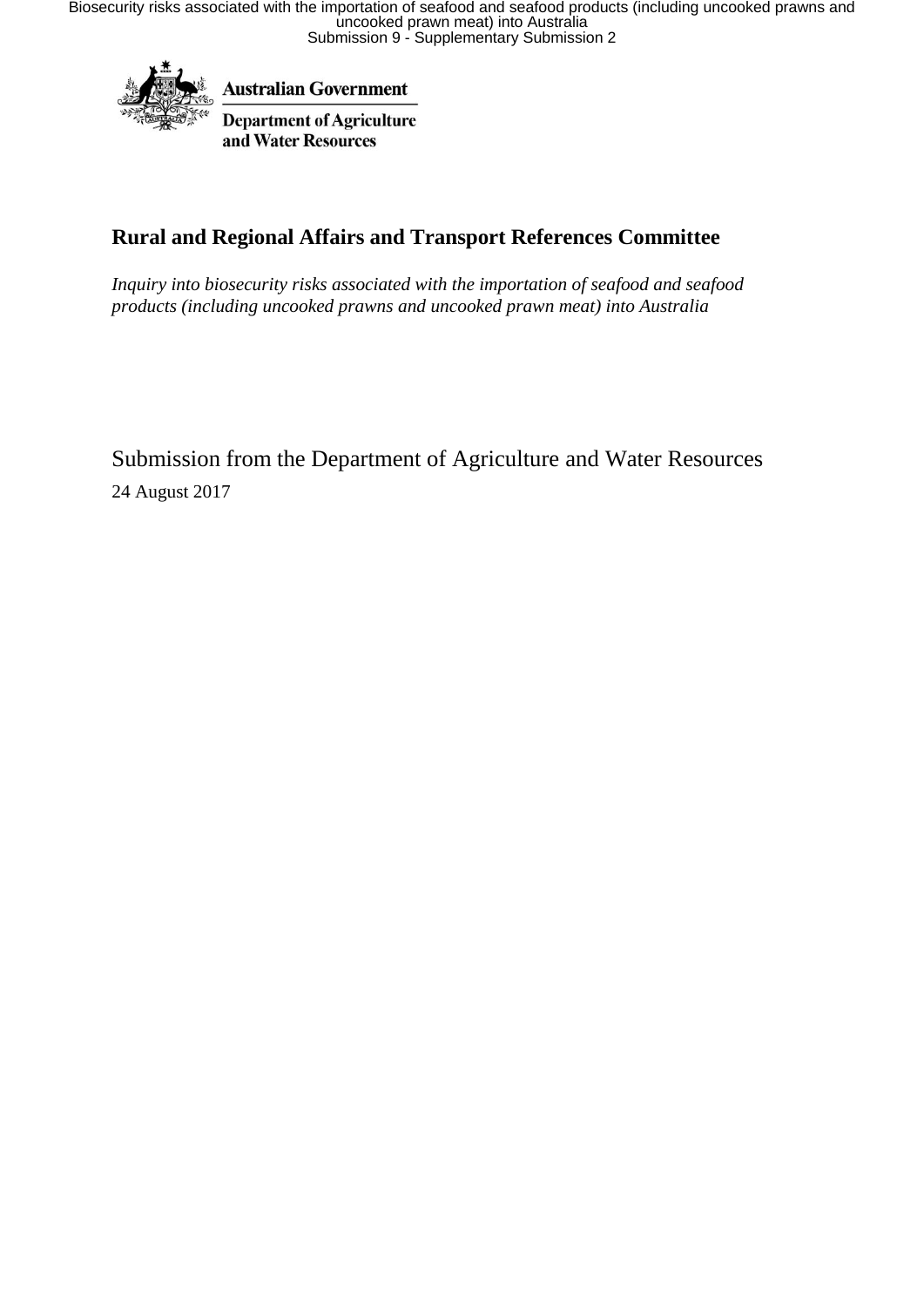*The Department of Agriculture and Water Resources is pleased to provide this submission to the Rural and Regional Affairs and Transport References Committee to inform the committee of measures that have been implemented since the release of the interim report on the biosecurity risks associated with the importation of seafood and seafood products (including uncooked prawns and uncooked prawn meat) into Australia.*

#### **Actions to improve consistency in WSSV testing in approved Australian laboratories**

Prior to the suspension of imports of raw prawns announced on 6 January 2017, all batches of raw prawns imported into Australia were required to be tested for the presence of white spot syndrome virus (WSSV) and yellow head virus (YHV) by a laboratory approved by the department for this purpose.

Three laboratories (Agrigen, Advanced Analytics Australia and the Elizabeth Macarthur Agricultural Institute) were approved by the department to conduct testing for the presence of WSSV and YHV in imported prawns. All three laboratories were accredited by the National Association of Testing Authorities (NATA) and all used a testing procedure based on the World Organisation for Animal Health (OIE) recommended method for WSSV testing.

It became apparent in late 2016 that significant quantities of imported prawns infected with WSSV were present in Australian retail outlets despite the requirement for inspection, sample collection and virus testing. In response, the department instituted an enhanced inspection and testing regime. Under this regime, consignments of prawns were inspected under seals intact conditions and samples taken randomly by biosecurity officers. If the prawn samples tested positive at the screening laboratories, the consignments were not permitted entry and were required to be re-exported, cooked or destroyed. Prawn samples that tested negative for the presence of WSSV at screening laboratories were subject to confirmatory testing at the Australian Animal Health Laboratory (AAHL).

The objectives of having AAHL conduct confirmatory testing of prawns that had tested negative for WSSV at screening laboratories were to:

(a) ascertain whether the large quantities of WSSV infected prawns found in retail outlets was related to failures or inadequacies in WSSV testing by the screening laboratories

(b) provide a higher level of confidence that imported prawns were free of WSSV before they were released from biosecurity control.

The AAHL confirmatory testing did not show that screening laboratory testing was a primary reason for the large quantities of WSSV infected prawns in retail outlets, but it did help identify that there were some inconsistencies in testing results across laboratories. Some prawns were tested negative at screening laboratories, then tested positive for WSSV at AAHL under the enhanced testing regime. This was mainly because each laboratory had been using slightly different testing procedures even though they were all based on the OIE recommended method. In particular, laboratories were using different cut-off values to determine negative results.

The WSSV testing method recommended by the OIE is brief and the approved laboratories implemented the method with variations. It is not unusual for different laboratories to modify the OIE recommended method and implement it with minor variations, based on their experiences and the purposes of the testing (i.e. research or disease exclusion). Although the number of cycles for the reaction is mentioned in the OIE manual, the cut-off value for a negative result is not specified. The department identified that a more prescriptive and standardised procedure is required for biosecurity risk management purposes. Details for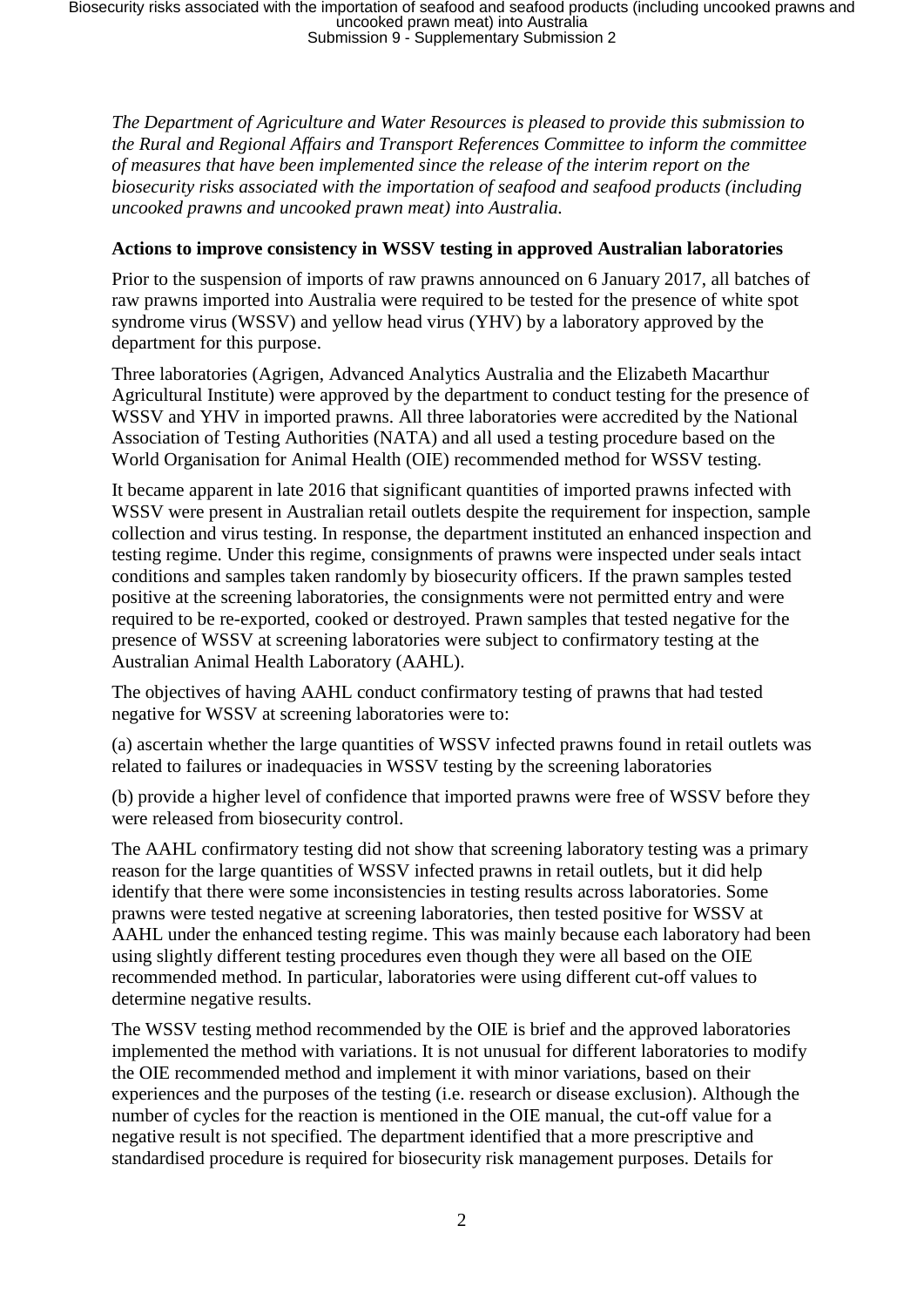critical steps should be specified in this standard procedure to minimise the possibility of variation in results between laboratories performing a biosecurity regulatory function.

The prawns which were tested and reported as negative by the screening laboratories, and later tested positive at AAHL under the enhanced testing regime, all had very low levels of WSSV infection. This was indicated by the high number of cycles required to reach a threshold (cycle threshold, or Ct value) to indicate that WSSV material was present in the test sample. Inconsistency in testing procedures applied at screening laboratories may have contributed to approximately 20% of imported prawns detected with very low levels of WSSV infection found in the retail outlets. However, the inconsistency between screening laboratories can't explain why 60% of imported prawns sampled from retail outlets were found to have high levels of WSSV.

The department has now reviewed the laboratory testing program and developed a plan to further strengthen and improve the quality of this program. This plan includes the following four aspects:

#### 1. Develop a more standardised testing procedure for WSSV

The department has been working with all the laboratories and NATA to develop a more standardised testing procedure for WSSV. The aim is to minimise between-laboratory inconsistencies and ensure a more robust testing procedure is used by all the laboratories.

The first step in developing this procedure was the department and NATA co-hosting a workshop on 17 May 2017 with the three approved screening laboratories and AAHL. At the workshop, it was agreed a more standardised testing protocol should be developed and adopted by all laboratories, including the use of a consistent cut-off value for determining positive or negative results across all laboratories. The department agreed to lead the development of a standardised testing procedure for WSSV and requested all screening laboratories and AAHL implement the main outcomes of the workshop that related to the testing procedure, while the standardised testing procedure was being finalised.

From 7 July 2017, approved laboratories have been required to implement the following actions for WSSV testing of imported prawns:

- The real-time PCR must run for 45 cycles.
- A *negative result* is where there is no amplification of WSSV DNA within 45 cycles (Ct) in all 13 samples.
- A *positive result* is where there is detectable amplification of WSSV DNA before 40 cycles (Ct<40) in any one of the 13 samples.
- A *suspected positive result* is where there is detectable amplification between 40 and 45 cycles in any one of the 13 samples
- When a laboratory determines one or more suspected positive results in a batch, the laboratory should advise the importer to request confirmatory testing from AAHL.
	- Note, only those samples testing suspected positive would be subject to confirmatory testing, not samples that tested negative at the approved laboratories.
- If the importer chooses not to request confirmatory testing for suspected positive samples, a batch of prawns containing one or more suspected positive samples will be reported as positive for WSSV.
- In cases where there are positive and suspected positive samples in the batch, the importer also has the option to request confirmatory testing for those samples at AAHL.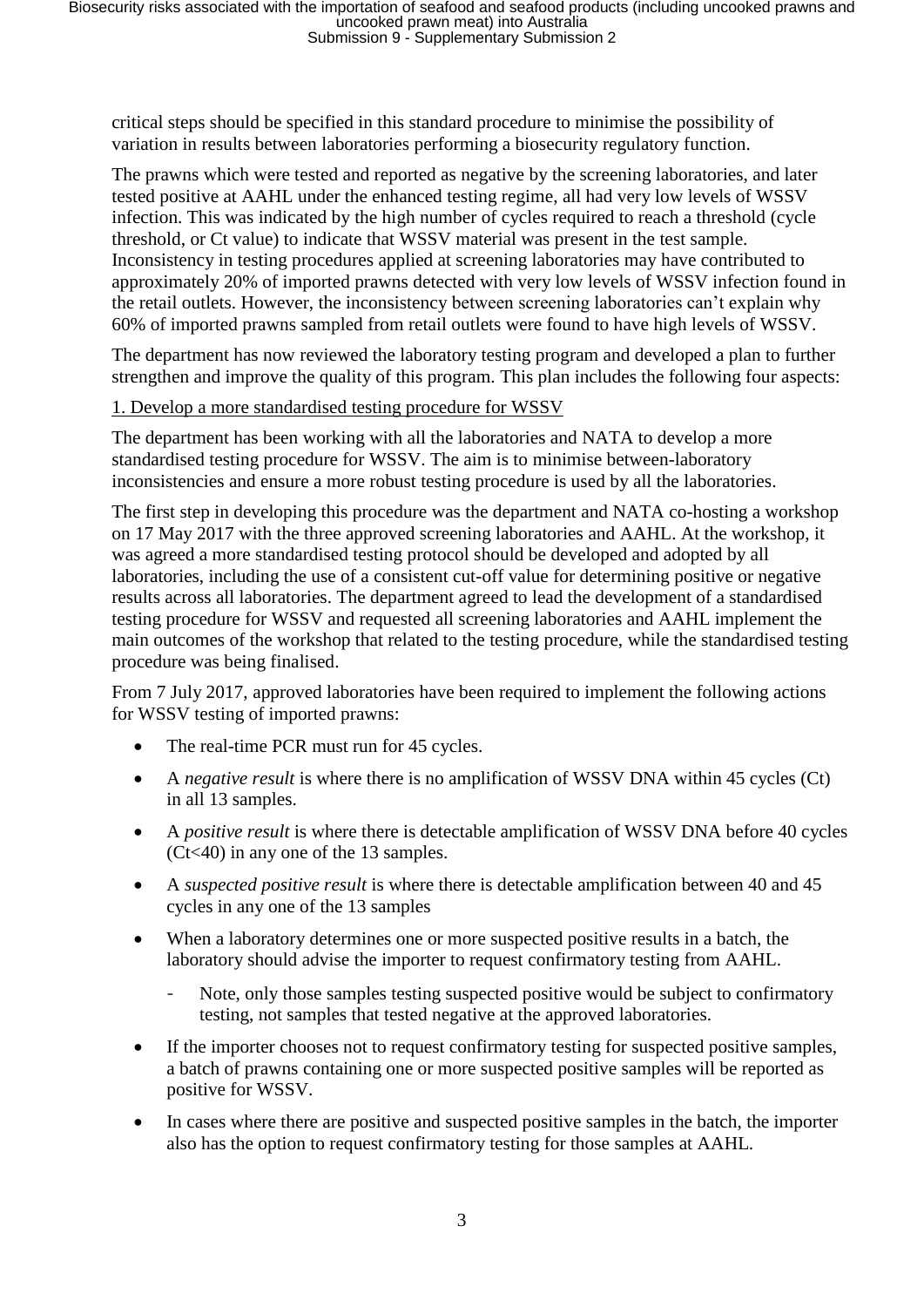For confirmatory testing at AAHL, any sample that produces a typical amplification curve before 45 cycles is reported as positive.

Since the workshop, the department has been working on the standardised testing procedure in consultation with all laboratories and NATA. This procedure includes the aspects listed above that have been implemented by labs from 7 July 2017.

The testing procedure is expected to be approved by the department before the end of August 2017. Once approved, the testing procedure will be adopted by all approved laboratories testing imported prawns. NATA will assess the implementation of the procedure in each laboratory. The department will also provide the testing procedure to relevant trading partners and it will be made available upon request to other Australian laboratories that may be considering providing testing services for imported prawn products. The department has also provided comments to the OIE, recommending the WSSV section in the OIE manual of diagnostic tests be updated.

#### 2. Develop a laboratory testing quality assurance program for WSSV

In addition to the Australian National Quality Assurance Program (ANQAP) for various aquatic animal diseases, the department is developing an additional quality assurance program for WSSV to monitor the performance of approved screening laboratories. In essence, this program will be a WSSV-specific proficiency testing program that is undertaken more frequently than the current program under ANQAP. The department will consult with screening laboratories, AAHL and NATA to develop the program plan.

## 3. Update the policy for laboratory approval

The department is also reviewing and updating the *Policy for the suitability of laboratory facilities for testing imported aquatic animals and/or their products for biosecurity purposes.* 

### 4. Consolidated policy for testing of imported prawns

The department is also developing a consolidated policy document covering major steps in risk management of the sampling and testing of imported prawns. This document will describe and provide rationale about the main steps such as sampling, nomination of an approved laboratory for testing, transport of samples, testing of samples, reporting of results, and the confirmatory testing procedure. This document will be used as the basis for communication with stakeholders.

The department anticipates these four activities will be completed by mid-October 2017 with implementation already commenced.

#### Communication with trading partners

Australia's enhanced import conditions for uncooked prawns require the government competent authority of prawn exporting countries to certify that each batch of uncooked peeled prawns has been found, post-processing, to be negative for WSSV and YHV. This is based on a sampling and testing method recognised by the OIE for demonstrating absence of disease.

The department has communicated this information to trading partners and industry participants through direct correspondence with the competent authorities, WTO SPS notifications (which provides a link to the model health certificate), the department's agriculture counsellors, Biosecurity Advice notices placed on the department's website and through the weekly updates circulated by the department's Prawn Liaison Officer.

Once finalised, the department will be providing trading partners with the final standardised testing procedure developed for on-arrival WSSV testing. Trading partners will be advised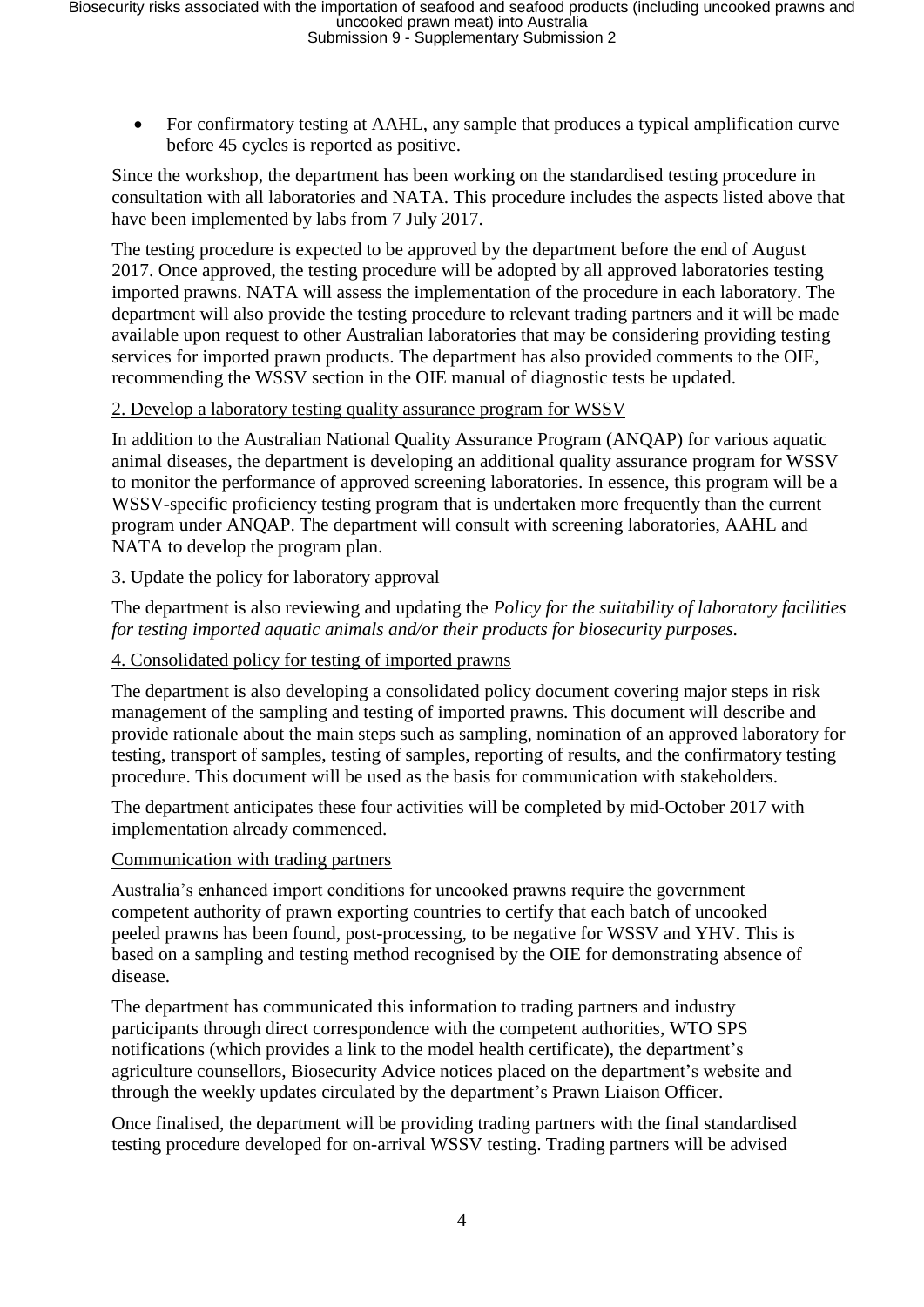that implementation of this standardised testing procedure in exporting countries is recommended to harmonise WSSV testing conducted pre-export and on-arrival in Australia.

The department is also planning visits to major prawn exporting countries to discuss aquatic animal health controls and systems in place to manage the biosecurity risk of prawns and prawn products exported to Australia. These visits will provide an opportunity for the department to clarify Australia's enhanced import conditions and to discuss technical details on pre-export or on-arrival testing for WSSV. Representatives of the department visited Thailand in late June 2017 and are planning a visit to Malaysia in early September 2017. Visits to all other major trading partners will occur over the next 6 to 12 months.

In collaboration with AAHL, the department is also developing a short technical training program in real-time PCR techniques. This technical training will be offered to laboratory technicians responsible for WSSV testing in major prawn exporting countries. The proposed training will have a focus on the standardised testing procedure for WSSV to further increase the consistency in WSSV testing procedures applied by exporting countries pre-export and by Australia's approved screening laboratories.

## **Lapsing of suspension of imports of uncooked prawns**

The *Biosecurity (Suspended Goods – Uncooked Prawns) Determination 2017* (Determination), made on 6 January 2017, suspended imports of some uncooked prawns and prawn products for human consumption for a period of six months. The suspension allowed the department to conduct a review of risk management measures for uncooked prawns and implement new measures where necessary. The suspension of imports under the Determination lapsed on 6 July 2017.

In the period between 6 January 2017 and 6 July 2017, the Determination was varied a number of times to allow trade in prawns and prawn products which had been assessed and found to have an acceptably low level of biosecurity risk to meet Australia's appropriate level of protection (ALOP).

This approach enabled the resumption of safe trade in all prawn products during the suspension, except for raw prawns (that is those that are uncooked, frozen and have had the head and shell removed (the last shell segment and tail fans permitted)) which were the last remaining commodity within the scope of the Determination to be assessed.

#### **Enhanced import conditions**

When suspension of trade for raw prawns lapsed on 6 July 2017, the department implemented enhanced import conditions for all types of raw prawn products to ensure that imported prawns would meet Australia's ALOP.

Since 7 July 2017, uncooked prawns, marinated prawns, and Australian prawns processed overseas in a non-Australian government audited supply chain, have been consolidated into one product class.

- Prawns within this class must be uncooked, frozen and have had the head and shell removed (the last shell segment and tail fans permitted).
- Exporting countries are required to certify that these prawns have been found to be free of WSSV and YHV based on sampling and testing methods recognised by the World Organisation for Animal Health (OIE). Pre-export sampling and testing is to be conducted post-processing.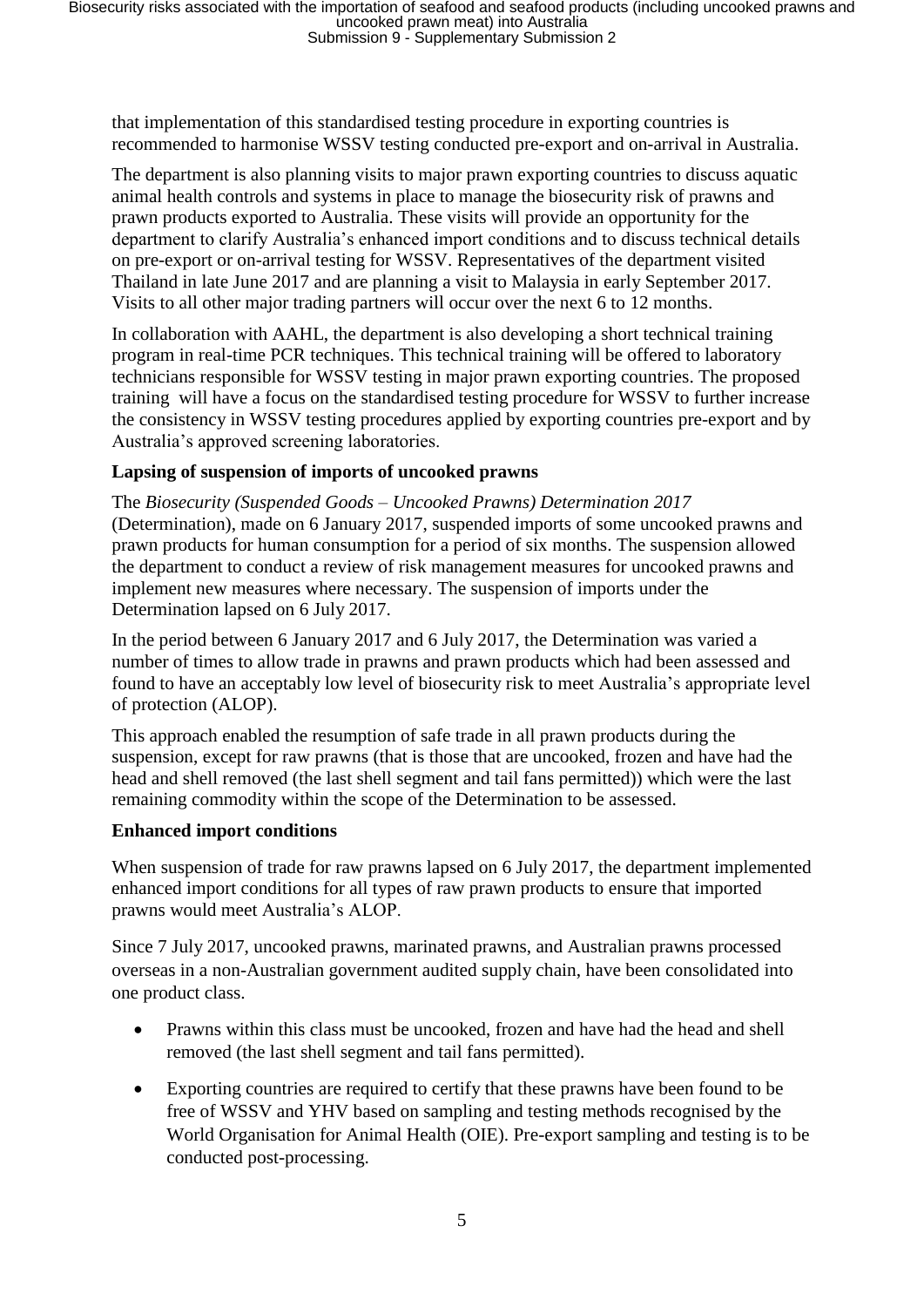• The prawns are also subject to 100 per cent secure seals intact inspection on-arrival in Australia and testing for WSSV and YHV at an Australian screening laboratory. Only those prawns which pass testing for both WSSV and YHV will be released from biosecurity control.

Australian prawns processed overseas through an Australian Government approved supply chain (as exists for Thailand) will not be subject to pre-export testing. However, this product will continue to be tested on-arrival for WSSV and YHV and must pass testing before being released from biosecurity control.

Breaded, battered and crumbed prawns will not be subject to pre-export or on-arrival testing. However, this product will continue to be subject to 100 per cent secure seals intact inspection on-arrival to ensure minimum coating requirements are met.

Whole (head-on) prawns may only be imported from countries, zones or compartments confirmed to be free of all pathogens of biosecurity concern. These pathogens currently include WSSV, YHV and Taura syndrome virus, and if the product is not frozen, necrotising hepatopancreatitis bacterium (NHPB). Currently, only New Caledonia is approved to export whole head on prawns to Australia.

## **Changes to import permits for prawns**

In preparation for the suspension lapsing on 6 July, 2017, the department wrote to all holders of import permits for prawns and prawn products to advise of its intentions to vary, suspend or revoke permits that had been affected by the suspension. By 7 July 2017 a total of 213 permits had been varied to reflect the enhanced conditions. Of the varied permits, 205 cover product from countries that have provided written confirmation to the department that they can meet the enhanced import conditions. The other 8 permits relate to countries that have not yet provided confirmation that they can meet Australia's enhanced import conditions. Prawns are not able to be imported until the exporting countries have confirmed that they can meet the enhanced import conditions. Work continues with trading partners to seek assurances and to finalise agreed health certificates that will support the trade.

#### **Imports since the lapsing of the trade suspension**

As at 22 August 2017, 10 consignments have been imported under the enhanced import conditions. Seven consignments have tested negative for white spot syndrome virus (WSSV) and yellow head virus (YHV) and have been released from biosecurity control. Three consignments are currently held under biosecurity control pending WSSV and YHV test results.

#### **Inspection and Training**

Updated instructional material has been implemented which addresses the inspection processes for the following commodities under the arrangements which came into effect on 10 July 2017:

- inspecting uncooked, unprocessed prawn and prawn products (including marinara mix)
- uncooked marinated prawns and prawn products (both wet and dry)
- Australia –origin uncooked prawns processed in an overseas facility and re-imported into Australia